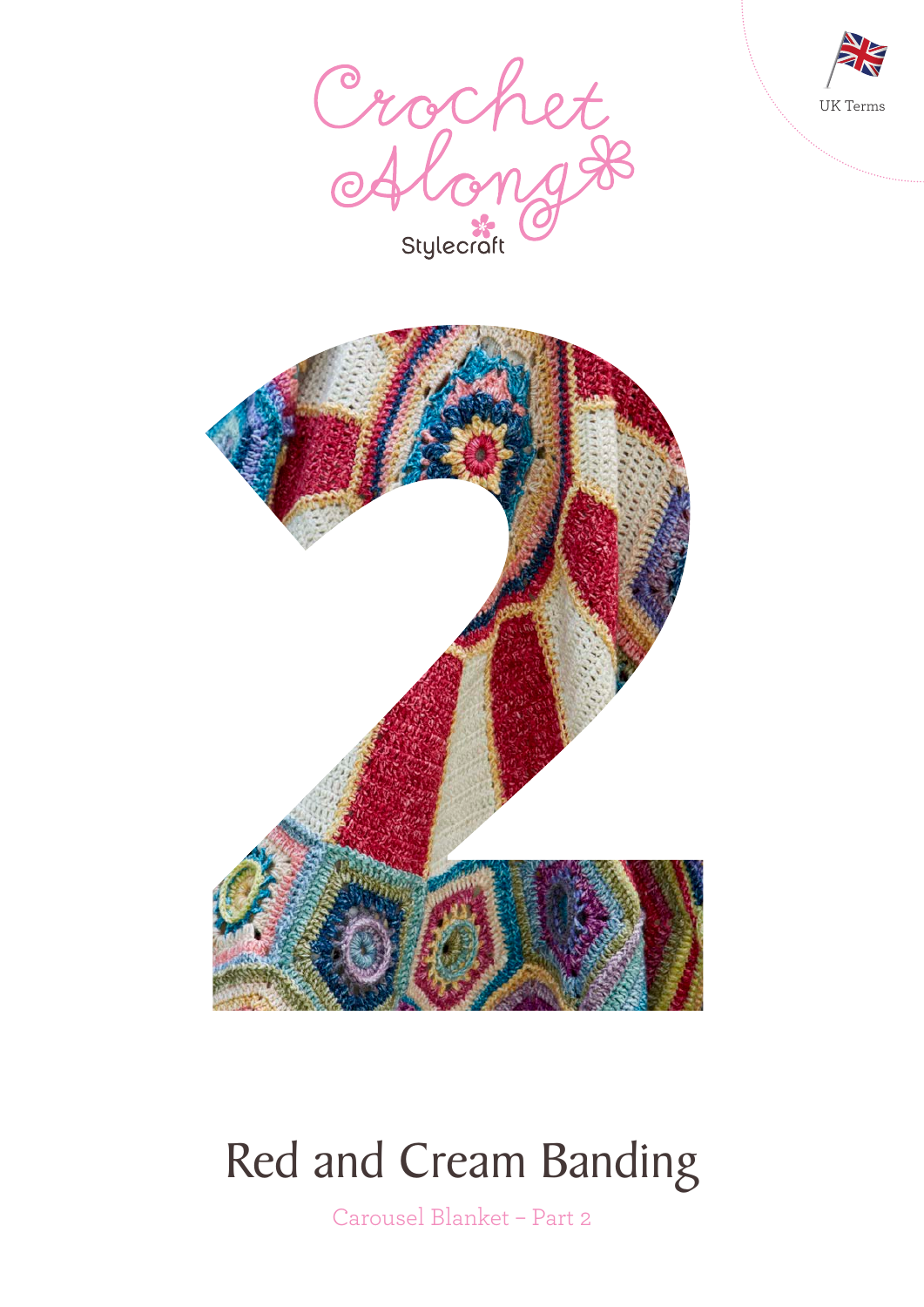# Part 2 – Red and Cream Banding

The red and cream banding... I tried several variations in a number of different colours for this part of the Carousel, but in the end it could only be red and cream; the iconic carousel or big top feel.

When my son saw the Batik version of the Carousel he said it reminded him of The Round Table. I did a bit of research and yes he was right, it was very like it. So another possibility was appearing; Green and Cream in Special or Olive and Cream in Batik. Check out this link to see the King Arthur's round table that hangs on the wall of the Great Hall in Winchester.

Now how to do the banding...I tried a tapestry stitch method first, but the red showed through the cream and the reverse, so back to the drawing board.

In the end I thought the sectional red and cream would be the easiest for most to do and then used a gold colour to give a decorative rib effect to join them all together. This stitch is a little bit like free form crochet...but with a little practise it works well and gives a lovely detail to this section of the blanket. It's probably the most difficult bit of the Carousel.

The next block will be available 4 October.



**EQUIPMENT** 4mm (UK 8/ US G/6) crochet hook Stitch marker

# **MEASUREMENT**

Motif measures 30cm across at widest point

# **ABBREVIATIONS**

**ch** chain(s) **cm** centimetre(s) **dc** double crochet **mm** millimetre(s) **rep** repeat **sp(s)** space(s)

**sl st** slip stitch **st(s)** stitch(es) **tr** treble

# **NOTES:**

### **Fastening off and rejoining yarn**

You will achieve a much neater colour change if you complete rounds and fasten off the yarn, rather than joining mid stitch. When fastening off a yarn at the end of a round, the slip stitch that you have made to join can look like a stitch when you are working the following round. Make sure you count correctly and do not count the slip stitch as a stitch when working subsequent rounds.

1

### **Dealing with yarn ends**

I always recommend weaving in ends as you go or sewing them in; it's just easier when you get to the end as there's nothing more to do

**WARNING – COPYRIGHT** This publication is protected by the law of copyright and may not be reproduced or copied either by photocopying or in any other way. Commercial use of either the patterns or the items made from them is strictly prohibited. All other rights are expressly reserved by Stylecraft.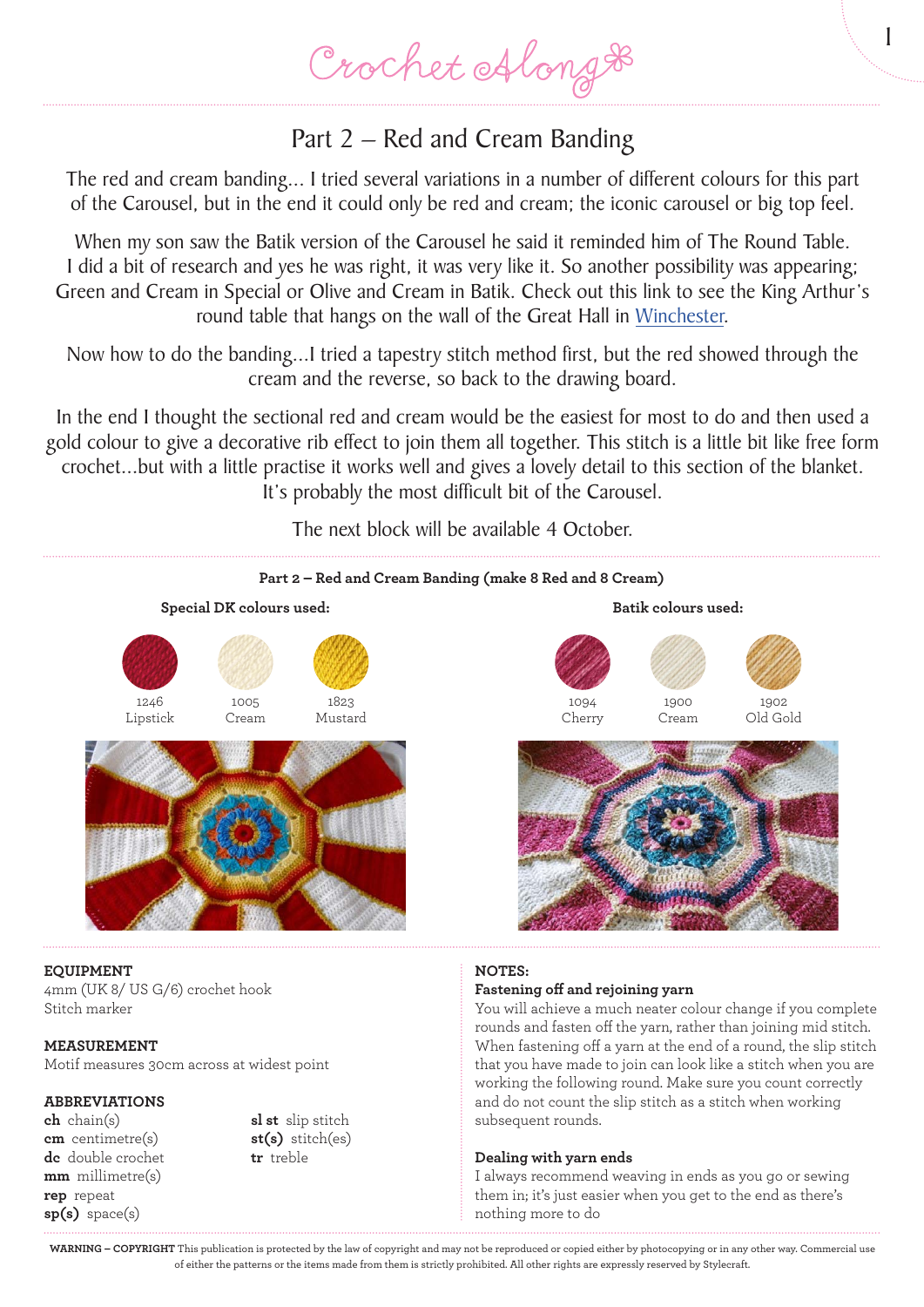Crochet Along #

**Part 2 – Red and Cream Banding (make 8 Red and 8 Cream)**



**Although every effort has been made to ensure that instructions are correct, Stylecraft cannot accept any liabilities. In the unlikely event that there are errors in the patterns we will work as quickly as possible to issue an addenda.**

**Stylecraft cannot accept responsibility for the result of using any other yarn.**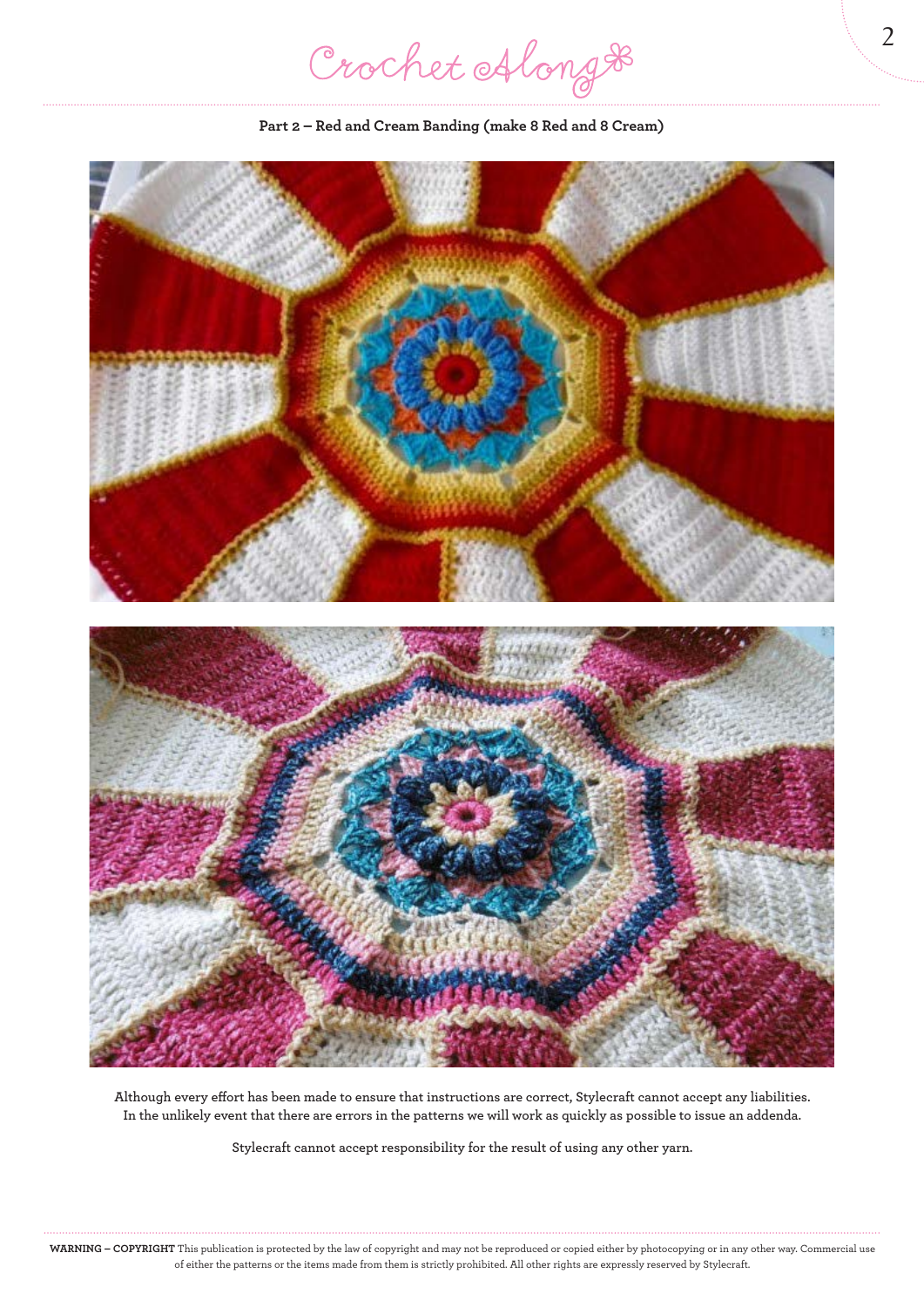Crochet Along &

#### **METHOD**

Make 8 bands in Lipstick (Cherry) and 8 in Cream (Cream)

Note: Rows are in bold print to help you see which rows are the increase rows

**Base ch:** Using Lipstick (Cherry) or Cream (Cream) and 4mm hook make 11ch.

**Row 1:** 1tr in 3rd ch from hook, 1tr in each of next 8ch, turn. [10tr]





**Row 2:** 2ch (counts as 1tr throughout), 1tr in next st and each of next 7 sts, 1tr in the top of last st, turn. [10tr]





**Row 3: 2ch, 1tr in the same st (forms an increase), 1tr in each of next 8 sts, 1tr in the top of the last st, turn. [11tr]**

Note: Now you have done the first increase stitch, mark this side of the band so you remember which side you do the increase st every 2 rows.



**Row 4:** 2ch, 1tr in next st, 1tr in each of next 8 sts, 1tr in the top of the last st, turn. [11tr]

**Row 5: 2ch, 1tr in the same st, 1tr in each of next 9 sts, 1tr in the top of the last st, turn. [12tr]**

**Row 6:** 2ch, 1tr in next st, 1tr in each of next 9 sts, 1tr in the top of the last st, turn. [12tr]

**Row 7: 2ch, 1tr in the same st, 1tr in each of next 10 sts, 1tr in the top of the last st, turn. [13tr]**

**Row 8:** 2ch, 1tr in the next st, 1tr in each of next 10 sts, 1tr in the top of the last st, turn. [13tr]

**Row 9: 2ch, 1tr in the same st, 1tr in each of next 11 sts, 1tr in the top of the last st, turn. [14tr]**

**Row 10:** 2ch, 1tr in the next st, 1tr in each of next 11 sts, 1tr in the top of the last st, turn. [14tr]

**Row 11: 2ch, 1tr in the same st, 1tr in each of next 12 sts, 1tr in the top of the last st, turn. [15tr]**

**Row 12:** 2ch, 1tr in the next st, 1tr in each of next 12 sts, 1tr in the top of the last st, turn. [15tr]

**Row 13: 2ch, 1tr in the same st, 1tr in each of next 13 sts, 1tr in the top of the last st, turn. [16tr]**

**Row 14:** 2ch, 1tr in the next st, 1tr in each of next 13 sts, 1tr in the top of the last st. [16tr]

**Row 15: 2ch, 1tr in the same st, 1tr in each of next 14 sts, 1tr in the top of the last st, turn. [17tr]**

**Row 16:** 2ch, 1tr in the next st, 1tr in each of next 14 sts, 1tr in the top of the last st, turn. [17tr] Fasten off and weave in yarn ends.



#### **Mustard (Old Gold) Ribbing stitch**

Complete the 16 bands (8 in red, 8 in cream), then you will join them together with the Mustard (Old Gold) yarn in pairs and then join the pairs together to make a complete circle.



Place a red band and a cream band next to each other with straight edges together. Join Mustard (Old Gold) in the first st of the red band by working 1ch (see photo and note below), sl st into the first st on the cream band, \*1dc into the red band, sl st into the cream, rep from \* until the 2 bands are joined together. Check regularly that the same rows are joined together and that you have the same number of rows left to join together.

**WARNING – COPYRIGHT** This publication is protected by the law of copyright and may not be reproduced or copied either by photocopying or in any other way. Commercial use of either the patterns or the items made from them is strictly prohibited. All other rights are expressly reserved by Stylecraft.